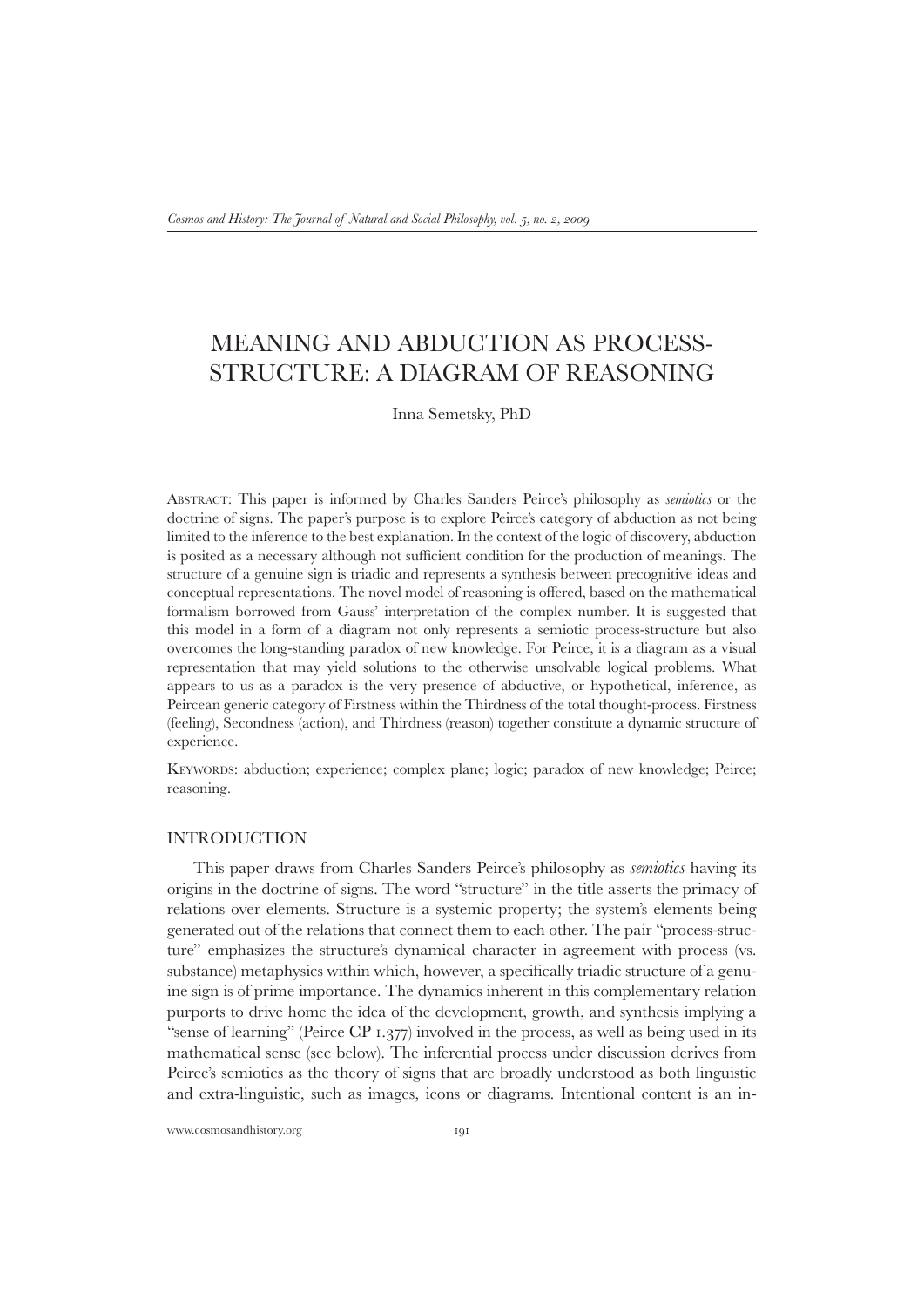stance of structure. This paper will demonstrate that for the structure to be functional or to have meaning, in a pragmatic sense—it must include the Peircean "Firstness" as the logical category of abduction.

In the current philosophy of science discourse, abduction is usually taken in one sense only, as an inference to the best explanation; as such abduction remains the fundamental problem of contemporary epistemology (Hintikka 1998; Magnani 2001). This paper will posit abduction as open to interpretation in both logical and psychological terms. In brief, abduction is a type of inference aiming at the creation of new meanings, rather than plainly representing the old ones. First, I will introduce three basic ontological categories of Firstness, Secondness, and Thirdness, which Peirce considered to be the "conceptions of complexity" (Peirce CP 1. 526). The cardinal nature of these categories assures that Thirdness must include Firstness in itself. This means that abduction is an inferential mode representing the necessary condition without which it would be impossible for the mind to reason to its full capacity, intelligently. To illustrate this point I will offer a formal model of reasoning that incorporates Peircean categories.

The mathematical formalism is borrowed from Gauss who left us an ingenious interpretation of a complex number (Fig. 2)**.** I will however expand on Gauss by suggesting that the modes of inference may be represented as vectors on a complex plane (Fig. 3). Because of the model's triadic character, in its totality is represents a relation between preconceptual ideas and conceptual cognitive representations; together they constitute a dynamic production of meanings for experience. In this respect, abductive inference may acquire naturalistic interpretation: it cannot end (paraphrasing Hilary Putnam) just at the skin. Triadic process leads to establishing some stable structures in repeated experiences as the formation of habits. In fact, Thirdness as a category inscribed in the evolutionary, both developmental and learning, process is described by Peirce in terms of "the tendency to take habits" (Peirce CP 6.7).

I will conclude this paper by asserting that my model offers a solution to the paradox of new knowledge that appears to haunt us since Plato first articulated it in his *Meno* dialogue*.* While strictly speaking the paradox *per se* cannot be overcome, the very existence of what common sense considers a paradox is an ineliminable feature of triadic logic as semiotics: what seems to be a paradox is in fact the presence of abductive inference, as Peircean generic category of Firstness, within the Thirdness of the total cognitive process. As such, it is inherent in the semiotic thinking and is a precondition for the meaning production in the dynamics of learning and forming beliefs. Furthermore, abduction not only leads to experience and belief but it is itself informed by experience even if the informational input enters the process below the conscious level.

## Peirce's triadic semiotics

The triadic nature of relations between signs leads to Peirce's classifying signs in terms of basic relational categories of Firstness, Secondness and Thirdness: "First is the conception of being or existing independent of anything else. Second is the conception of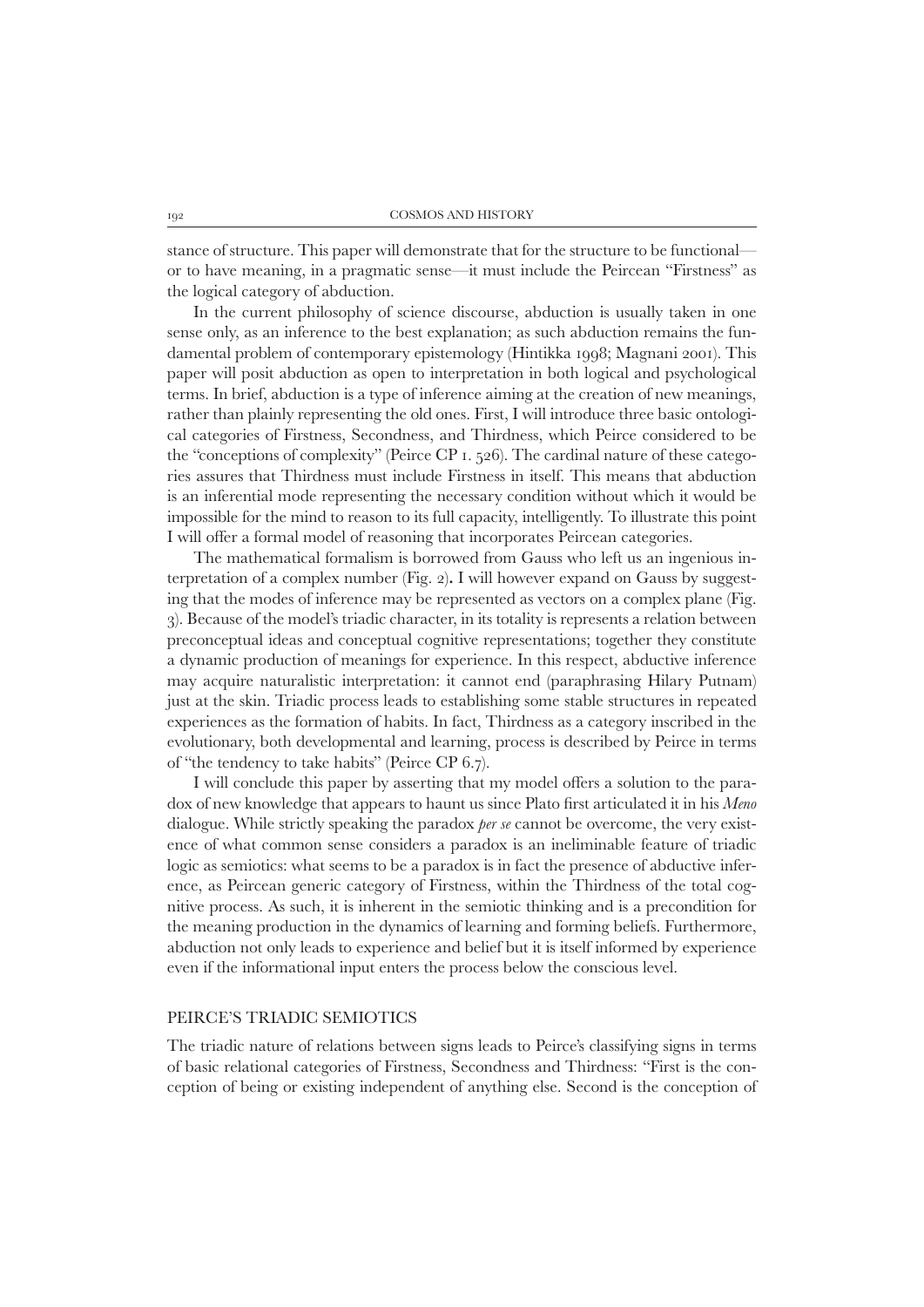being relative to, the conception of reaction with, something else. Third is the conception of mediation, whereby first and second are brought into relation…. In psychology Feeling is First, Sense of reaction Second, General conception Third, or mediation. … Chance is First, Law is Second, the tendency to take habits is Third. Mind is First, Matter is Second, Evolution is Third" (Peirce CP 6. 7). Firstness is quality, possibility, freedom. Secondness, as a relation of the First to the Second, is of opposites, physical reality, rigid deterministic laws, direct cause and effect physics-wise, or action and reaction, psychology-wise. Thirdness represents synthesis, communication, memory, or any mediation in general.

A sign can be anything that in some respect stands for something else, its object, and in such a relation so as to generate another sign called by Peirce an *interpretant*. For Peirce, the concepts literally take part in the reality of what is conceived, implying holism and a sense of auto-referentiality between the inner and outer realities. As a result of multiple interrelations, signs move from one to another and grow. Sheriff (1994, p. 35), elaborating on the notion of specifically Peircean sign, presents the process of how the *interpretant* of the sign in a triadic sign-object-interpretant relation becomes a *sign* in a subsequent triadic relation, and so forth, by means of the following graph (Fig. 1):



Fig. 1. A triadic relation

Every sign is subject to interpretation by the series of subsequent thought-signs, and the whole triad enveloping the "the relation-of-the-sign-to-its-object becomes the object of the new sign" (Sheriff 1994, p. 37). For Peirce, logic is a science of the necessary laws of thought. Logic is not a pure invention of logicians but is a *ratio* that always already exists in human praxis. Because thought always takes place by virtue of the action of signs, Peirce equated logic with semiotics therefore "treating not merely of truth, but also of the general conditions of signs being signs" (Peirce CP 1. 444); this general condition being a triadic, mediated, relation.

A perceptual judgment, for Peirce, is a rather involuntary operation of the mind based on quali-signification as a qualitative immediacy of experience. In psychological terms, such judgment would be based on insight, intuition or imagination, all the psychological categories traditionally left outside the boundaries of formal logic. Peirce's philosophy, as such, blends logic and psychology and allows for the pre-sensory and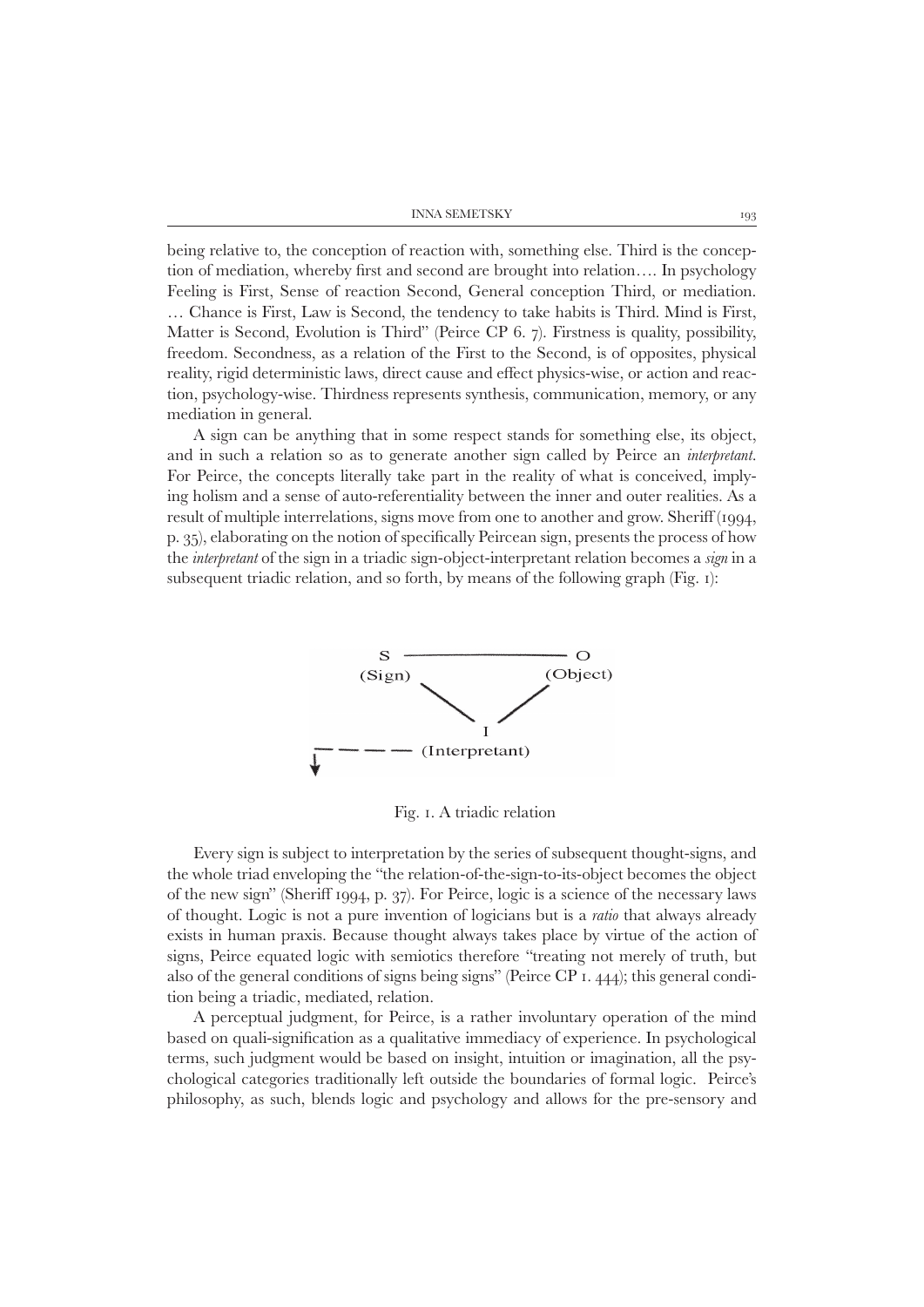preconscious, not limited to perceptual sense data, apprehension of reality upon which, despite it being necessarily vague, people are prepared to act. This level of perception constitutes the category of Firstness, that is, a precognitive category that Peirce called a quali-signification. Still, abduction is a mode of inference; therefore it has to have a logical form, such as: a surprising fact is observed; but if our hypothesis of this fact were true, then this fact would be a matter of course; therefore there is reason to suspect that our hypothesis is true. The immediate Firstness—a sort of premodern natural attraction—was, together with the Thirdness of mediation, left out as insignificant by the "pure reason" of modernity and substituted by the dualistic sin-signification and instrumental rationality based on conventional logic of *excluded* middle.

The presence of the Peircean *interpretant* as per Fig. 1, however, amounts to the logic of the *included* middle due to which the bare *facts* of experience become enriched with *meanings*. The category of meaning is absent in the conventional dyadic logic as the logic of identity that excludes an interpretant but proceeds directly from premise to conclusion without any symbolic mediation. Even when "the surprising fact ... is observed" (Peirce CP 5.185), the problematic situation includes something not fully present to the senses and beyond immediate comprehension, otherwise the fact would not have been surprising. The fact is perplexing, that is, it involves doubt, tension and conflict, because of the mind's encounter with the world of objects as Seconds in the physical world of our actions and the often-times "reaction against my will" (Peirce CP 8. 144) due to the very intervention of brute facts as signs to be interpreted. Peirce described signs in categories represented by cardinal, and not simply ordinal, numbers like sequential first, second or third. By definition, Secondness contains one and two, so there is Firstness in Secondness, and there are three in the Thirdness so that Thirdness must always already contain the Firstness in itself.

An inquiring mind must make a first step toward apprehending the experience by means of abduction, or a peculiar logic of discovery. Despite being initially pre-conscious and necessarily vague, the abductive inference, according to Peirce, belongs to objective logic understood broadly as the "laws of thought, ... thought always taking place by means of signs" (Peirce CP 1.144). All thought is inferential, and the basic semiotic relation must be inferential, or illative*.* The formal, albeit vague, rule of abduction enables mind to reason from the premise to the conclusion; such an inference being described by the following statement: if A is B, and C can be signified by B, then maybe A is a sign of C. The interpretation is triggered by the Firstness of abduction, which is tending towards the perceptual judgment and is a hypothesis-bearing statement that asserts its conclusion only conjecturally; yet, according to Peirce (CP 5. 189); there is a reason to believe that the resulting judgment, under the circumstances, is true.

Peirce (CP 5. 184) was adamant that there exists no sharp line of demarcation between abduction and perceptual judgment: one shades into the other along the inferential process. The continuity thesis, advanced by Peirce, points to the fact that the level at which a perceptual judgment is being formed is pre-conscious: "because it is subconscious… [it] does not have to make separate acts of inference but performs its acts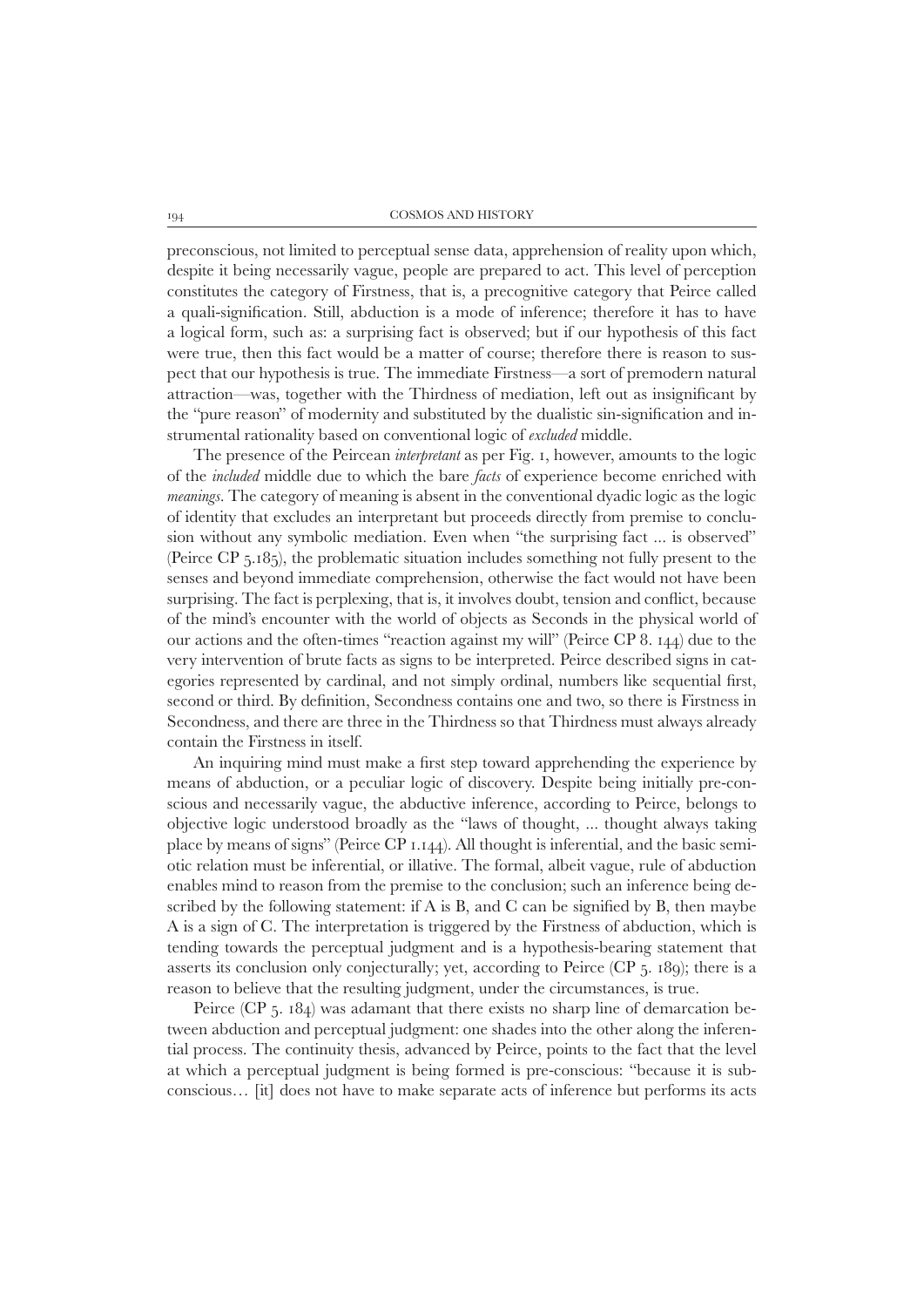INNA SEMETSKY  $195$ 

in one continuous process" (Peirce 1998, p. 227). The given premise must entail some empirical consequences; the explication of the initial perception is achieved by analogical reasoning which unfolds into inferences to the would-be consequences of abductive conclusions eventually leading "to a result indefinitely approximating to the truth in the long run" (Peirce CP 2.781), asymptotically integrating into the synthetic inference in the process.

The epistemic process is viewed as a step away from the Cartesian theatre and one's privileged access to propositions that mirror reality: Peirce transforms the notion of a static proposition that represents reality into the dynamics of interpreting reality and living it out experientially*.* Semiosis, as the action of signs, comprises relations between the object and the mind by virtue of a sign such that a sign is both affected by the object and is affecting the mind thereby producing an effect, as the sign's interpretant, that creates the meaning for this particular sign. All signs have a tendency "to affect certain others which stand to them in a peculiar relation of affectability" (Peirce CP 6. 104).

The object of the relation does not have to have a solely physical existence: it may be a preceding sign, a thought, or even a dream. The abductive guess as a matter of the First borders on intuition, an intuitive knowledge traditionally being a synonym for immediate, or direct, knowledge. For Peirce, however, there is no direct or immediate knowledge: all cognition is signs-mediated. Perception turns inwards and directs itself towards the objects of conception by means of the Firstness of insight or intuition that constitutes some as yet pre-conceptual implicit content. The very etymology of the word confirms this: to *in-tuit* means to learn from within even though "the parish of percepts [is] …out in the open" (Peirce CP 8. 144), in the experiential world. Peirce sometimes used abduction as interchangeable with retroduction, the term that appears to have emphasized the backward movement necessary for the intuitive learning from within albeit performing an abductive leap forward to the unknown; he gave a name *musement*  to such abductive-like process.

Affirming the continuity of consciousness, Peirce stressed its temporal character. The inferential process of interpretation is a series of thought-signs, and the meaning of each thought becomes understood in each subsequent thought, creating a process of unlimited semiosis. No thought is ever instantaneous because it needs an inferential stretch for its own interpretation. Yet the immediacy of Firstness is always presented in an instant and, as Firstness, it is had by the mind prior to the Thirdness of mediation, making inference seem to border on association and guessing as if by-passing reason. Peirce stated that cognition exists only "in the relation of my states of mind at different instants…. In short, the Immediate (and therefore in itself unsusceptible of mediation the Unanalyzable, the Inexplicable, the Unintellectual) runs in a continuous stream through our lives; it is the sum total of consciousness, whose mediation, which is the continuity of it, is brought about by a real effective force behind consciousness" (Peirce 1955, pp. 236-237), the apparent materiality of this force enabling the recursive process of re-presentation upon presentation.

Signs reiterate; they become signs of signs, or representations. As Peirce stated, "the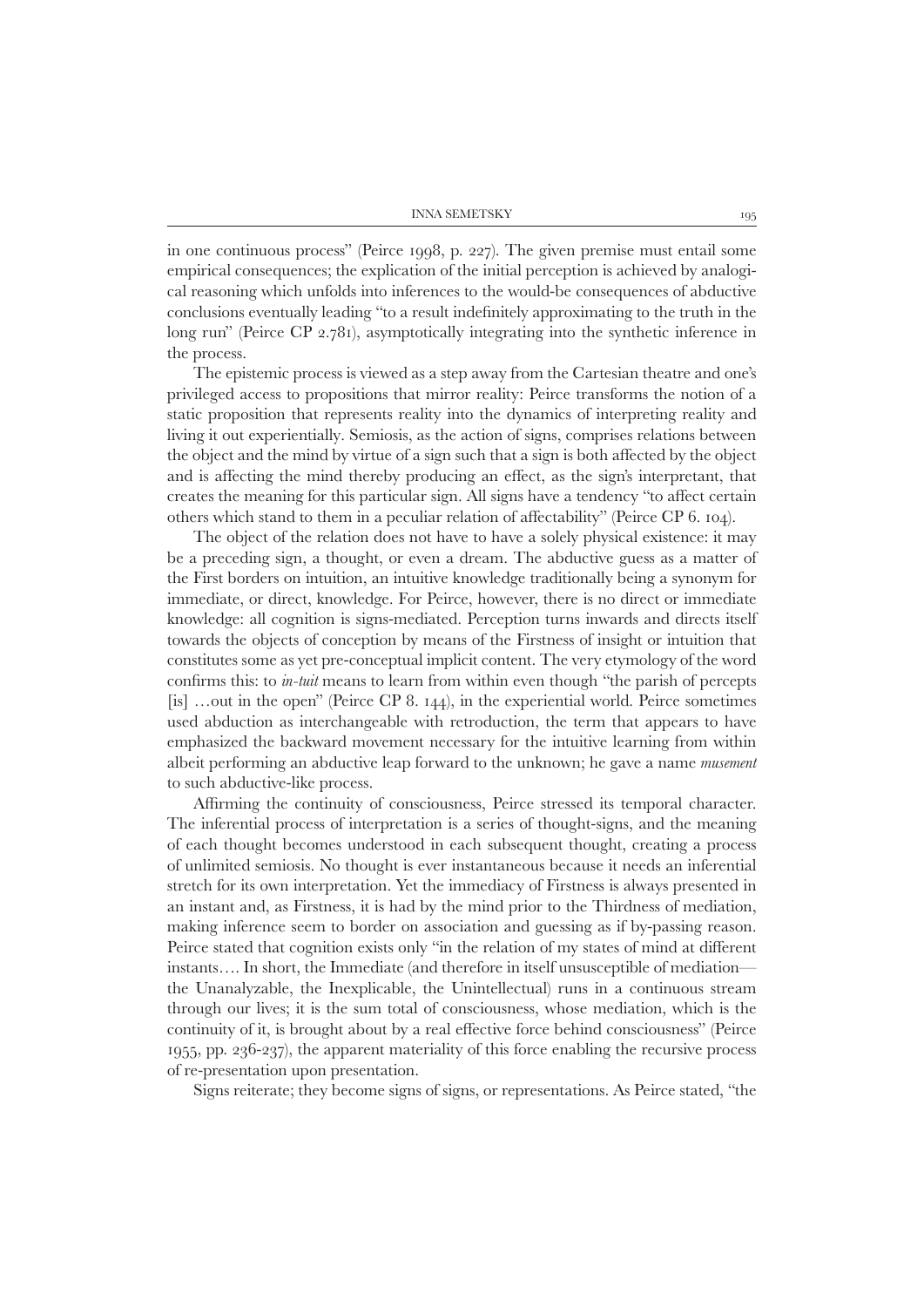mode of being of a representamen [that is, a sign-vehicle, psychical or physical alike, which is semiotically connected with the ground, the object and the interpretant] is such that it is capable of repetition" (CP 5. 138, brackets mine) leading to the creation of definite patterns as habits. But because every meaning may become a precursor to a new interpretant, such repetition is never a strict reproduction of the same. Peirce distinguished between the immediate and the real objects, and one's intuition never proceeds from *tabula rasa* but is based on some previous, and as though given interpretation, which is that what constitutes the immediate object of the sign. The immediate object may or may not represent the real one, however the latter does not have to be unknowable: "over against all cognition, there is an unknown but knowable reality" (Peirce CP 5. 257), which needs a series of interpretants to ultimately manifest in our understanding. Reality itself, for Peirce, is a quasi-utterer of signs understood as potentially interpretable phenomena; a human utterer is in fact an intermediary that the greater reality speaks through. The chain of interpretants constitutes a semiotic or communicative process, and the semiotic communication by means of signs is taken broadly and not limited to linguistic signs or speech acts.

Because "consistency belongs to every sign … the man-sign acquires information and comes to mean more that he did before" (Peirce 1955: 249): we as "man-signs" can learn from our experiences because of the growth in meanings therefore contributing to our own evolution. The value of knowledge is in its practical import, that is, the way we, as "man-signs" will act, think, and feel thus discovering the dimension of meaning in our very experience that exceeds our factual knowledge. The meaning and essence of every conception depends, in a pragmatic sense, on the way the latter is being used: it "lies in the application that is to be made of it" (Peirce CP 5. 532): Peirce's pragmatic maxim presupposes the discovery of meanings notwithstanding their being *in futuro* as possible effects. What serves as the criterion for meaning is the production of real practical effects: "Consider what effects, that might conceivably have practical bearings, we conceive the object of our conception to have. Then our conception of these effects is the whole of our conception of the object" (Peirce CP 5. 402).

Everything is a sign: the whole universe, for Peirce, is perfused with signs; yet "nothing is a sign unless it is interpreted as a sign" (Peirce CP 2. 308) by means of triadic relations leading to each successive sign becoming an interpretant for the preceding one. What seems to be a paradoxical statement is derived from the nature of the pragmatic method itself. Abduction does seem to function instantaneously not because there is no temporal interval of inference, but because the mind remains unaware (at the level of consciousness) of when it begins or ends. Yes, this abductive implicit "content" (a contradiction in terms within conventional logic) is amenable to a clear insight, therefore potentially becoming conscious. The total dynamics of sign-process still presupposes its ties to consciousness thereby (and in agreement with Searle 1994; cf. Kihlstrom 1993) fulfilling the condition of genuine intentionality or "aboutness".

The abductive suggestion "comes to us as a flash. It is an act of *insight"* (Peirce CP 5. 181) which is fallible but still has a mysterious power "of guessing right" (Peirce CP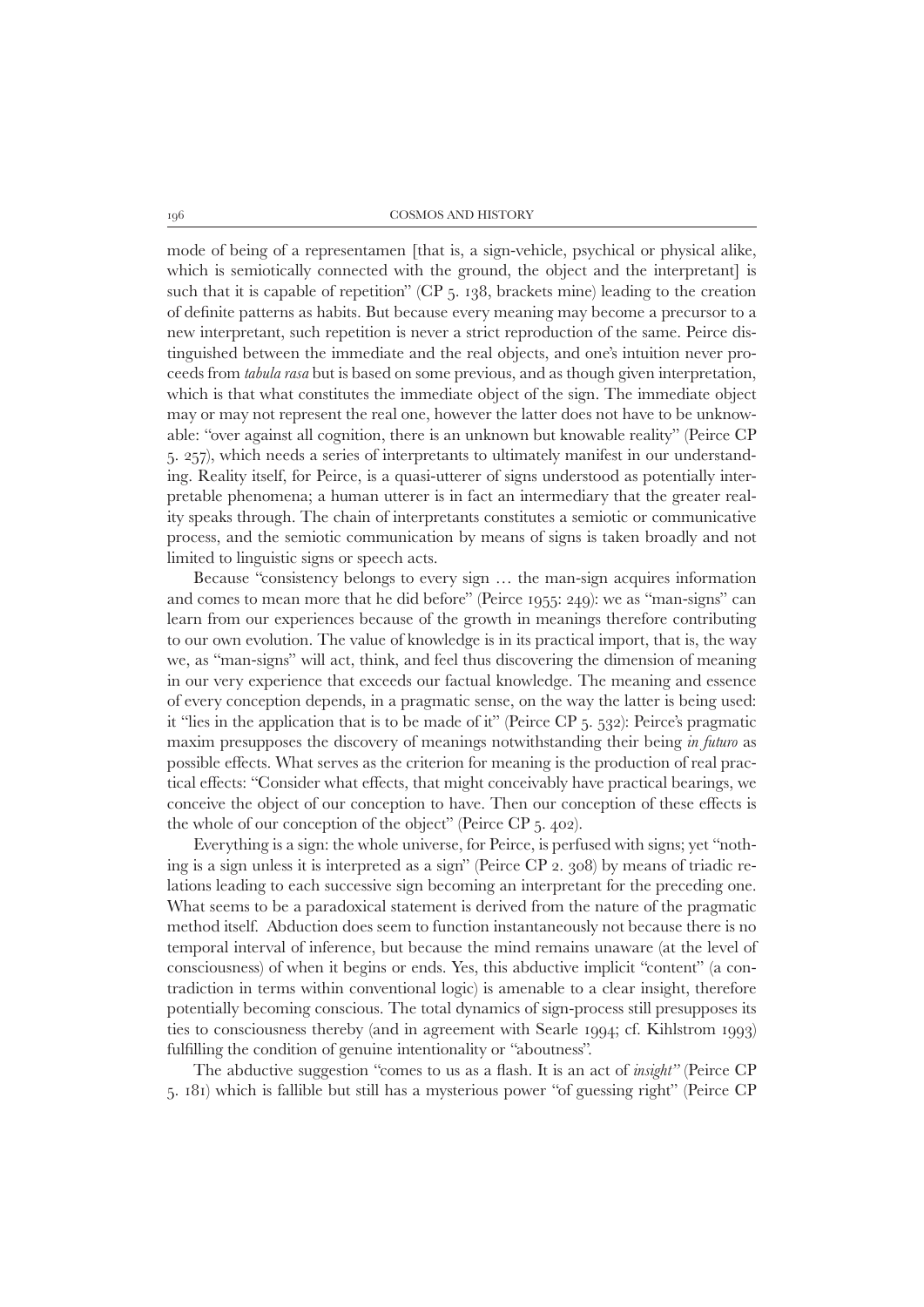6. 530) even while being pre-conscious and not rationally controllable. At the psychological level, this unconscious inference functioning abductively as insight borders on intuition*.* Intuition presents the content, which is indeed *about* something*,* although this *something* constitutes knowledge that at the level of Firstness is as yet tacit and implicit, as if as yet *nothing*. With a stroke of genius, Peirce appears to quote Shakespeare referring to the ontological possibilities for abduction as "airy nothings to which the mind of a poet, pure mathematician, or another might give local habitation and a name within that mind" (Peirce CP 6. 455).

Intuition, never mind a province of poets or inventive mathematicians, still means cognition even if determined by the object *outside* one's personal (Cartesian) *Cogito.* It is such by virtue of it being a part of reason as the Firstness of Thirdness. To reiterate, the cardinality of Peircean categories ensures that Thirdness always already includes Firstness in itself. Peirce considered consciousness to be a vague term but asserted its significance emphasizing that "if it is to mean Thought it is more without us than within. It is we that are in it, rather than it in any of us" (CP 8. 256). For Peirce, consciousness is not reduced to a rational thought but comprises quasi-immediate feelings, which are not by themselves capable of representation but need to be integrated into Thirdness that functions as "a synonym for representation" (Peirce CP 5. 105). While staying in the mode of Firstness, however, it (consciousness) simply presents itself to us.

Describing the structure of perceptual abduction, Peirce noted: "the first premise is not actually thought, though it is in the mind habitually. This, of itself would not make the inference unconscious. But it is so because it is not recognized as an inference; the conclusion is accepted without our knowing how" (Peirce CP 8. 64-65). The result of abductive inference is the guess proffered or the hypothesis drawn. If reasoning from premises to conclusion is considered to be either deductive, or inductive, or fallacious, then an abductive guess understood as an inference to the best explanation, that expresses merely some likelihood in reasoning, would seem to represent a fallacious kind, indeed. In the Peircean logic, however, abduction suggests that something *might* possibly be the case (Peirce CP 5. 171).

For Peirce, what is real cannot be in any way reduced to the actual, in fact "the willbe's, the actually-is's and the have-been's are not the sum of the real. They only cover actuality. There are besides would be's and can be's that are real" (Peirce CP 8. 216), such *would-be-ness* constituting the realm of the virtual, however still semiotically *real*, world. The semiotically real world includes possibilities "articulated" by means of abduction. At the ontological level, Firstness as a mode of being is possibility, Secondness—actuality, that is, our physical existence, and Thirdness—potentiality. But—and importantly—because thoughts as the signs in the category of Thirdness must include Firstness as qualities and Secondness as facts, the ontological and experiential levels interpenetrate: the *potentia* of Thirdness is what connects the possible with the actual.

By the same token, although Peirce assessed meanings as "altogether virtual … [because located] not in what is actually thought, but in what this thought may be connected with in representation by subsequent thoughts" (Peirce CP 5. 289), as if in *futuro*,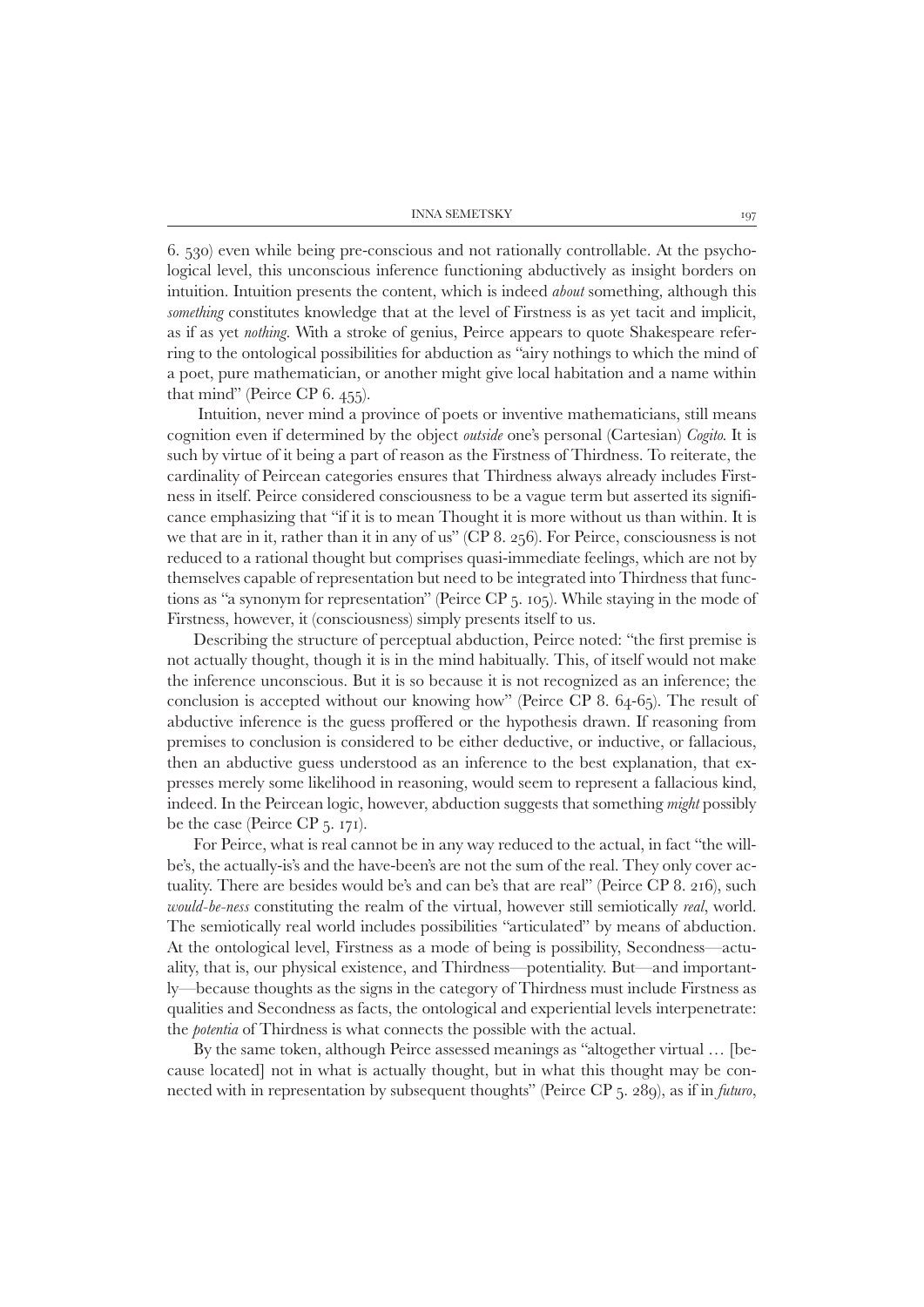they are still maximally real due to their ability to produce real effects in terms of consequences, or "practical bearings" (Peirce CP 5. 402) in accord with Peirce's pragmatic maxim. The realm of the virtual constitutes "Reality which by some means contrives to determine the Sign to its Representation" (Peirce CP 4. 536), and it is because of the dynamic structure of the sign-process as semiosis that the meaning assumes the form of a relatively stable pattern—or habit—which can be generated, sustained and modified in experience. Since semiosis is always a relational process comprising three categories, it effectively eliminates the dichotomy between subject and object and enriches the notion of interpretation "as more a matter of relation between signs than between signs and [substantial] things" (Merrell 1995, p. 45; brackets mine).

The mind itself is part of nature by virtue of the Thirdness of the evolutionary process, the continuity of which as Peirce's *synechism* is irreducible to materialism or idealism alike. The relation between the mind and the natural world defies Cartesian dualism but is thoroughly semiotic: because matter is effete mind (cf. Santaella 2001), mind as Firstness has to be entrenched in habits as Thirdness so as to congeal, according to Peirce, into matter as Secondness. Peirce refused to "conceive of the psychical and the physical aspect of matter as two aspects absolutely distinct" (Peirce CP 6. 268). Peircean holism implies the coordination between the two different aspects of one total semiotic process (cf. Rescher 1996). Matter is mind, whose habits however became so fixed and rigid that there is no way for the "mind" in question either to take a new habit or break an old one. Habit-taking as an evolutionary learning process—the cardinal Thirdness exists only providing it includes the Firstness in itself, in a form of chance, feeling, creativity, novelty or freedom as a necessary condition of its own dynamics.

Importantly, the role of interpretant is efficacious only if the content of mental representation "can make a difference to either the internal states or [external] behavior… in ways that depend on the content" (Von Eckardt 1996, p. 281) of this very representation<sup>1</sup>. The obvious problem of the infinite regress in the supposedly endless chain of interpretants can be avoided precisely because of the possibility taking new habits that Peirce expresses in terms of "modification of a person's tendencies toward action" (Peirce CP 5. 476). New meanings are capable of abruptly interrupting the semiotic regress therefore effectuating the modification of habits. For Peirce, the meaning of anything lies in the "habits it involves" (Peirce CP 5. 4). The final interpretant of a certain mental representation would be a physical change at the *metalevel* of action in our very experience, which thereby halts the supposedly infinite regress.

The triadic model of inference enables one to become consciously aware of one's own habits that subsist below the level of consciousness even if the first stimulus borders on subliminal perception that reaches us via abduction: it is semiosis as the action of signs that can make the unconscious conscious. The continuity of inference, even

 <sup>1.</sup> See Chapter 8 in Von Eckardt (1996) for the detailed analysis of Peirce's views with regard to contemporary cognitive science. See also Fetzer (1991) who proposed a semiotic theory of mind as early as 1988. Fetzer asserts that "the most striking feature of Peirce's theory of signs is that it suggests a corresponding theory of mind, according to which *minds* are sign-using (or "semiotic") systems" (1991, p. 65).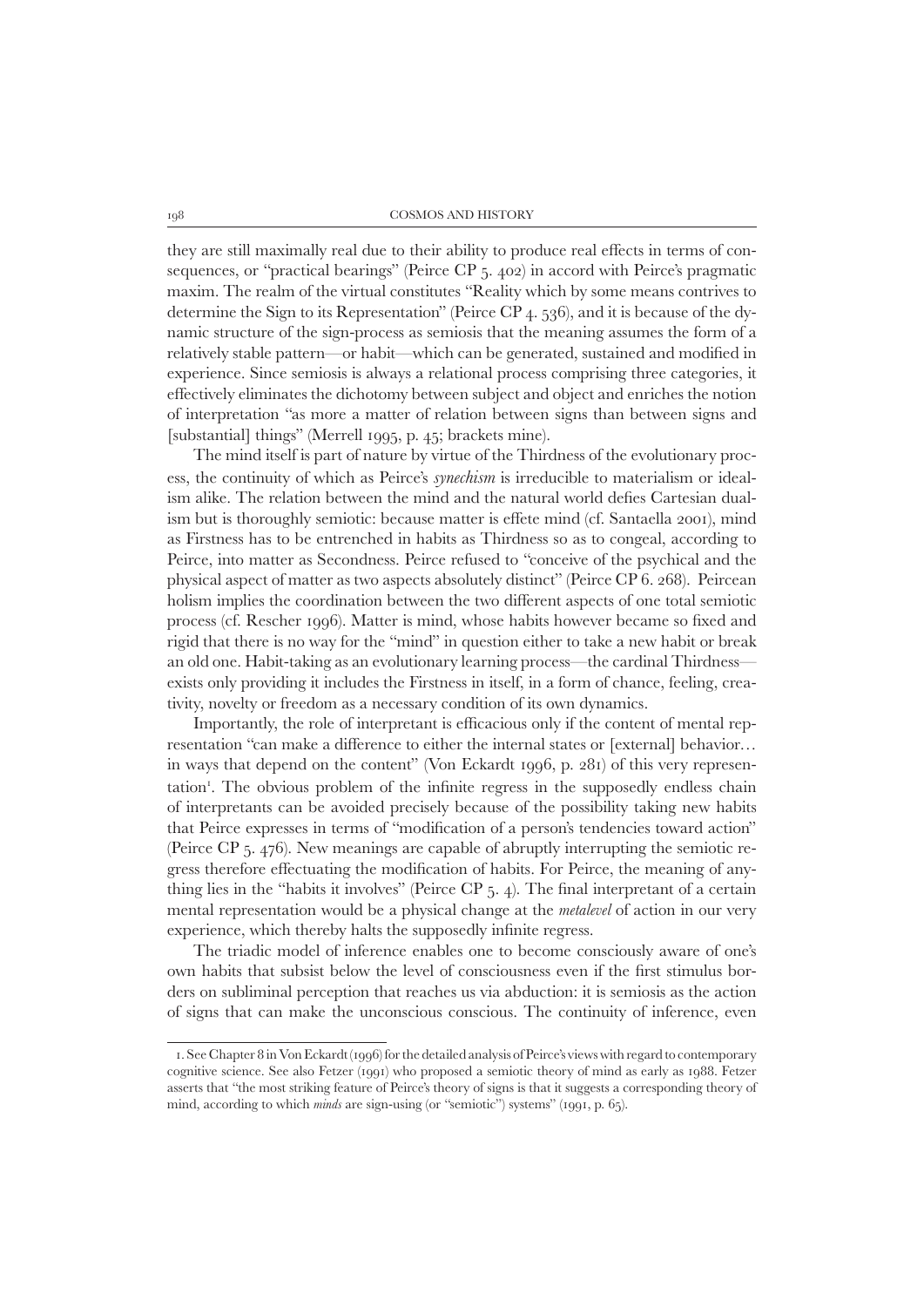INNA SEMETSKY 199

if only in a probabilistic sense, defies the idea of some unknowable thing-in-itself, the latter being only hypothetical like any other First and can be ultimately known as a sign, a genuine Third, after being "present to me" (Peirce CP 5. 289). It is the dynamic Thirdness that governs Secondness causing the formation of beliefs and concepts: it determines the objects of knowledge because it is Thirdness in its interpretive capacity of performing a mediating function that creates or "brings information… [it] determines the idea and gives it body" (Peirce CP 1. 537) in the physical world for "man is nature's interpreter" (Peirce CP 7. 54).

According to Peirce's logic (or grammar), the triadic relation is what establishes *speculum*, that is, the eventual correspondence between the signs and their objects, the latter also signs if and when interpreted (see Fig. 1). The self-referential closure of a genuine sign seemingly establishes identity—but with a difference—such as the difference existing, as posited by Peirce, between a sign's immediate and real objects. It is the Thirdness of interpretation that completes the auto-referential relation therefore creating the meaning for a sign's object. The interpretant represents the paradoxical "future memory" (Peirce CP 7. 591) hinted to by an initial abductive guess. It not only can create "in the mind of a person an equivalent sign [but] …a more developed sign" (Peirce CP 2. 228) because of a new meaning as a conceptual (conscious) content: signs grow, develop and become other signs. Any object of experience contains potentialities as virtual meanings, which are not yet actualised or explicit. Due to the infinite stream of interpretants, a total number of possible meanings can never be exhausted, and a thought that has passed from doubt to belief is a sign of signs, or representation. The dyadic relation alone would not lead to the creation of meanings: a sign, "in order to fulfil its office, to actualise its potency, must be compelled by its object" (Peirce CP 5.554) therefore it strives to abductively leap from the unconscious (as First) into being integrated into consciousness (as Third).

The unconscious ideas constitute a psychological ground for habits: Peirce's "general idea …is already determinative of acts in the future to an extent to which it is not now conscious" (CP 6. 156). He used the terms *ampliative* and *explicative* to differentiate between the modes of reasoning that aim not only at plainly increasing the background knowledge but, by contrast, at making hidden or implicit knowledge explicit, at making manifest what is as yet latent and "located" at the level of pre-conceptual unconscious "contents". The new concepts are never completely determined: they are born from the qualitative Firsts of intuition and insight and always contain a subtle feeling, which is present as the Firstness of abduction in the Thirdness of reason. In the absence of Thirdness this fleeting feeling is simply "first, present, immediate, fresh, new, initiative, original, spontaneous, free … Only, remember that every description of it must be false to it" (Peirce CP 1. 357). This apparent "falseness" or vagueness is due to abductive precognitive reasoning that constitutes "sensations so faint" (Peirce and Jastrow 1884, quoted in Hacking 1990, p. 205) so as to seemingly bypass the level of cognitive awareness.

Still, the practical bearings of some possible precognitive reasoning are not to be ignored. Peirce emphasized the feeling-tone of abduction saying that every abductive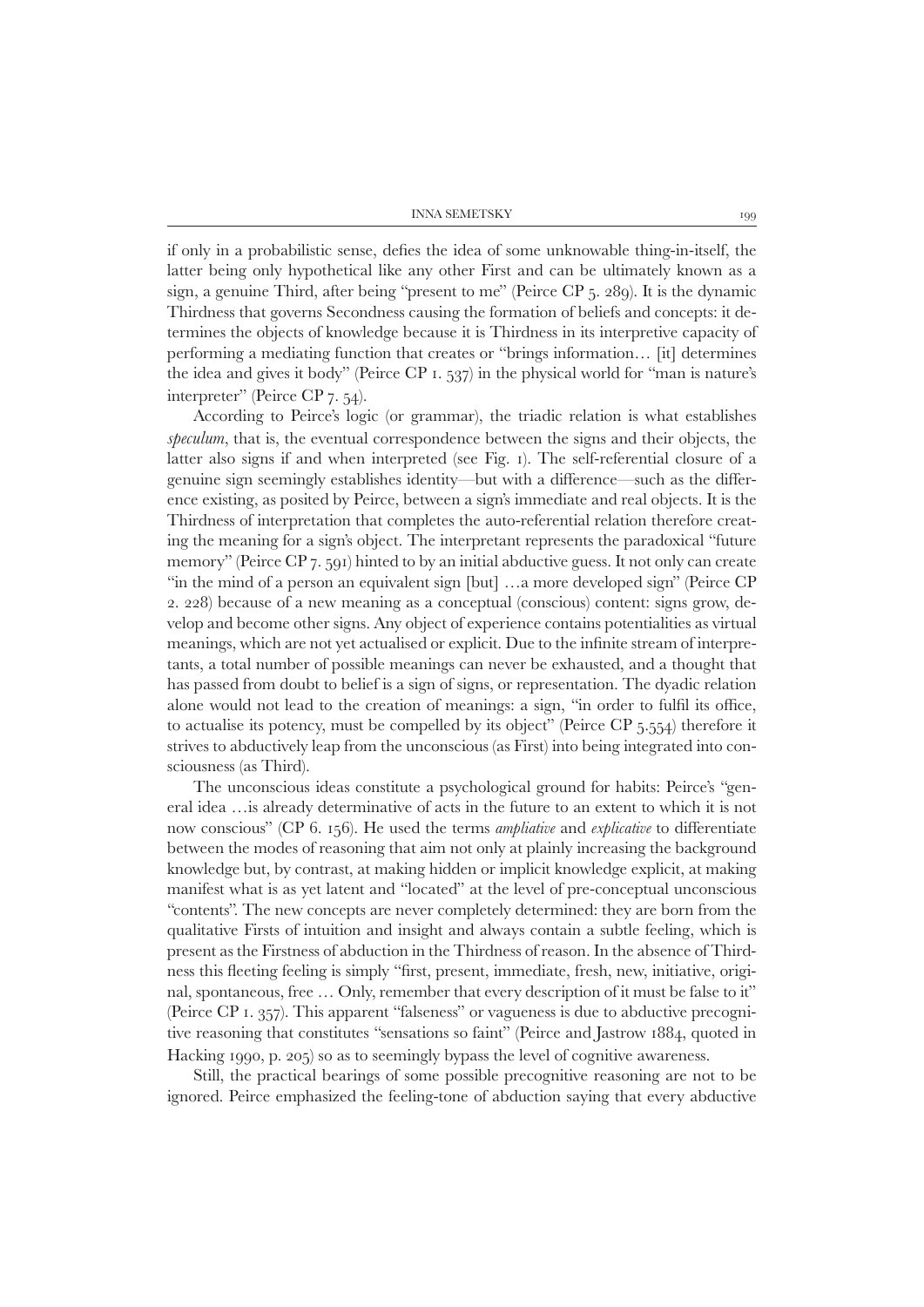inference involves a particular emotion: "the various sounds made by the instruments in the orchestra strike upon the ear, and the result is a peculiar musical emotion…This emotion is essentially the same thing as a hypothetic [that is, abductive] inference" (Peirce CP 2.  $643$ ; brackets mine)<sup>2</sup>. It is quite difficult to account for rational conclusions based on such vague sensations, emotions, faint first impressions, or subtle affects. In a characteristic language, Peirce and Jastrow commented that the "insight of females as well as certain 'telepathic' phenomena may be explained in this way. Such faint sensations ought to be fully studied by the psychologist and assiduously cultivated by every man" (in Hacking 1999, p. 206).

# A diagram of reasoning

Let us move closer to studying abduction never mind it bordering on a faint and fleeting emotion. Peirce asserted that all logical relations, and accordingly the process of semiosis, could be studied by means of being displayed in the form of existential graphs, or iconic representations; such diagrammatic reasoning may yield solutions to the otherwise unsolvable logical problems. A diagram is an icon in Peircean categorization, and because icons are described in term of structural properties common with their referents, the diagrammatic reasoning is especially advantageous in semiotics represented by the logic of relations, as well as bringing out experimental and exploratory character of reasoning (Greaves 2002).

Unlike the sentential dyadic reasoning, an abstract diagram is open to the Thirdness of interpretation thereby creating meaning, which is implicit in its very structure. Peirce emphasized the role of diagrammatic reasoning saying that "passing from one diagram to the other, the [reasoner]... will be supposed to see something... that is of a general nature" (Peirce CP 5.148), hence contributing to making one's ideas clear. The purpose of such a diagrammatic mode of expression was to depict the dynamical character of thought-process.

In this section I suggest a model of abductive inference based on Peirce's triadic structure of the sign. The spatial representation of the structure is a grid, although non-Cartesian: the two coordinate axes are located on a Gauss (or Argand) plane and marked with imaginary, on a vertical axis, and real on a horizontal axis, numbers respectively.

An imaginary number *i* is defined as the square root of minus one. Descartes had a rather derogatory attitude towards imaginaries: it was he who first coined the name. There was no place for them in Newton's mechanistic philosophy either: he considered them plainly impossible. Leibniz recognized their intermediary character and positioned them at the ontological level between being and not being. The true metaphysics of imaginary number was elusive even for Gauss, who however agreed that their geometrical or diagrammatic representation establishes their meaning.

 <sup>2.</sup> Cf. Oatley and Johnson-Laird (1987) who proposed a cognitive theory of emotions as abductions.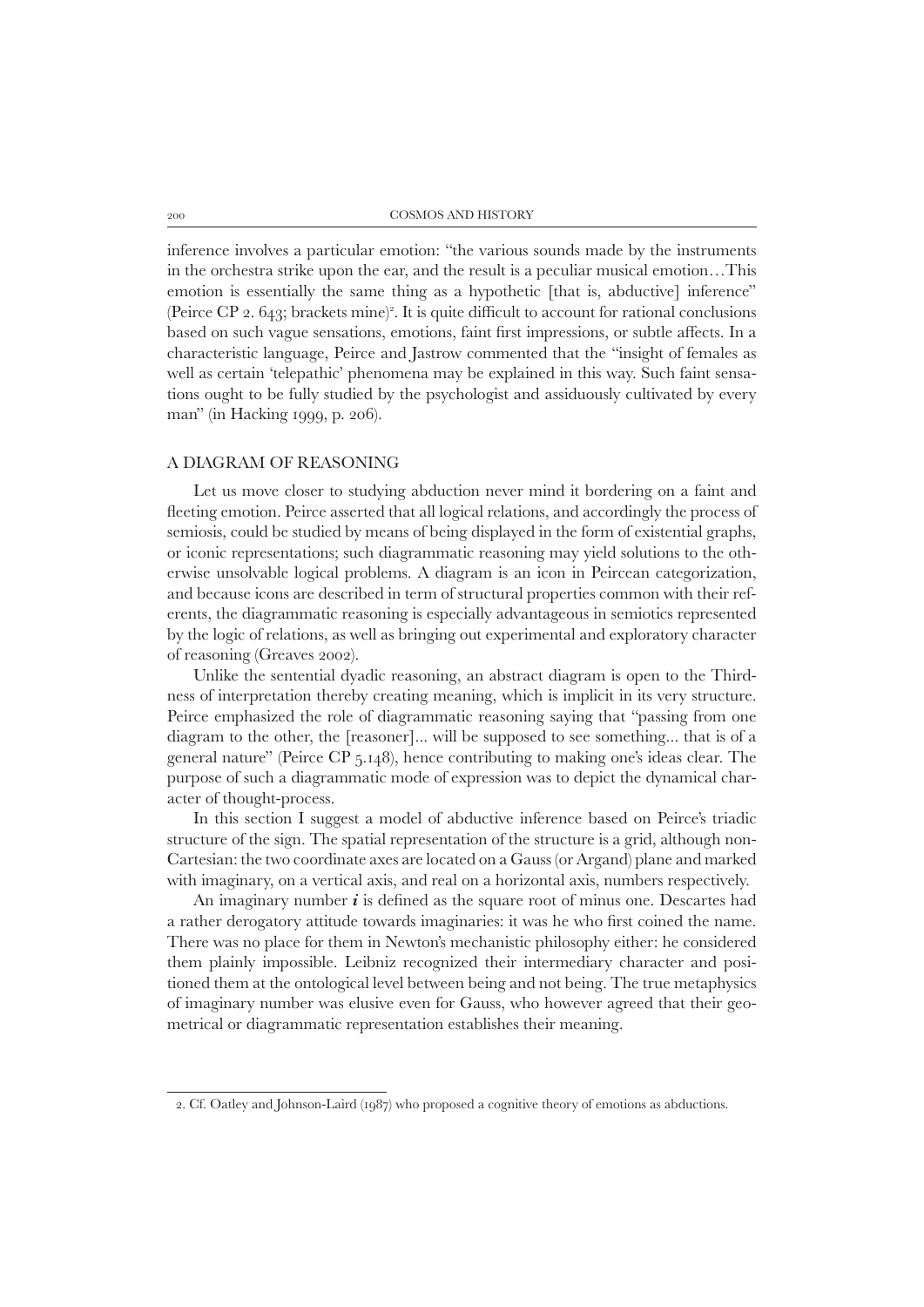



Imaginary and real num-

bers together form a plane, on which a point represents a complex number a+b*i*. The point therefore stands for the pair, *a* of the real numbers and *b* of the imaginary numbers (Fig. 2).

# Fig. 2. The Complex Plane

Abduction's place would be on the vertical axis: because it is an act of insight, an intuitive leap, a jump in imagination, an imaginary number *i***,** I suggest, serves as the appropriate symbol to signify the Firstness of abduction especially considering its indeterminate and elusive character. The level of Secondness is marked along the horizontal axis by means of real numbers, in the actuality of our physical world of action that also includes our linguistic behaviour. The analytical representation of direction is also possible, by means of a vector: the two vectors along the horizontal and vertical axes "add up", geometrically, to a resultant vector *r* on a complex plane represented by an arrow from the origin to the point a+b*i* (Fig. 3).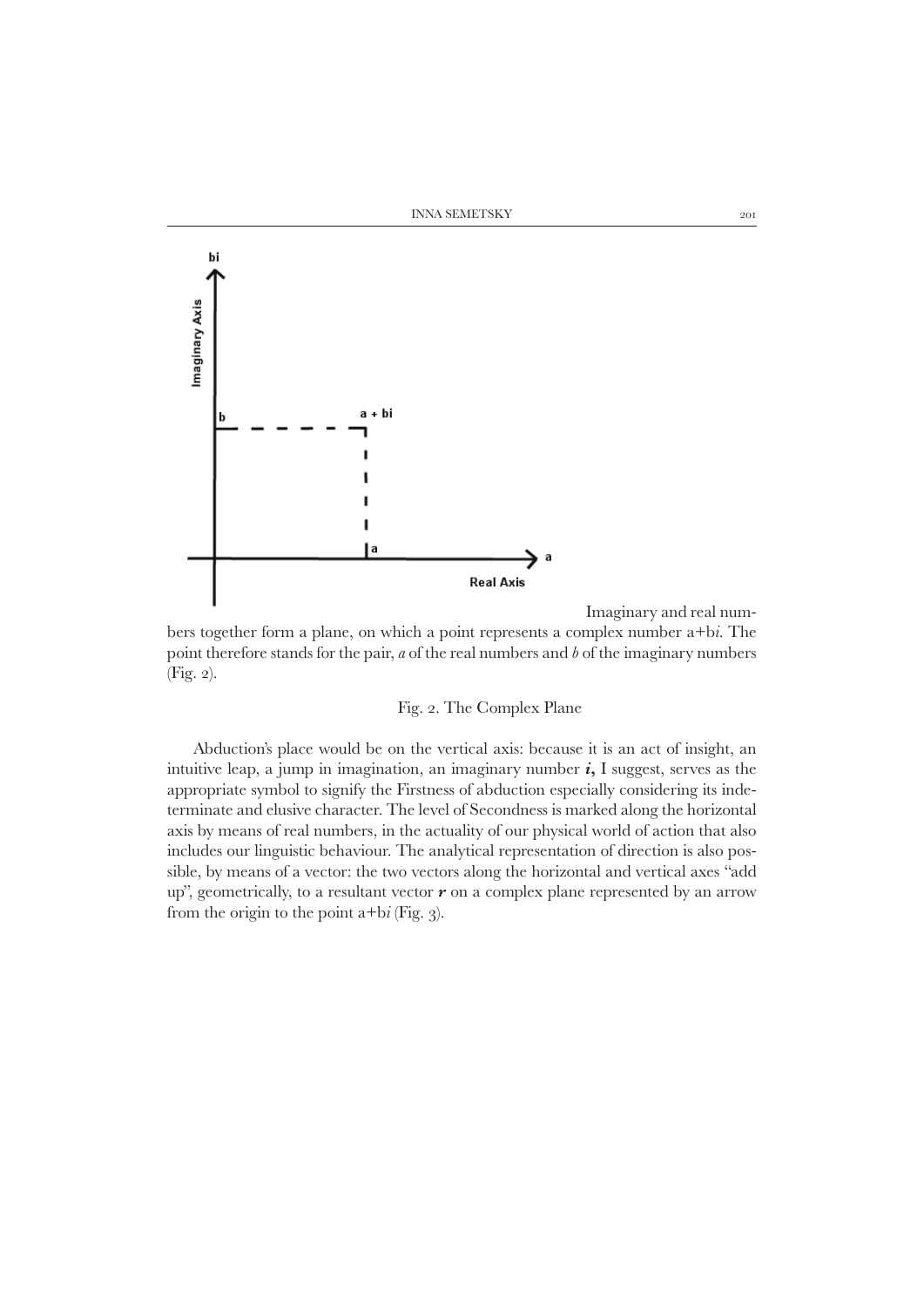

#### Fig. 3. The resultant vector

So in this model, the formal deductive reasoning is complemented by imagination, insight or intuition, such logic being represented by means of complex numbers as the ordered pair on a complex plane. A vector, by definition, has both magnitude and direction, that is, it can be described in principle both by a mathematical quantity and a physical property. A vectorial diagram, therefore, represents the dynamics—or process—inherent in abstract structure: it is an organizational pattern or a process-structure reflecting Peirce's process ontology.

The resultant vector may be considered to represent evolution in meaning as different from the strictly *a priori* knowledge, because abduction contributes to explicating and amplifying that what was yet tacit and implicit. But also—and this is crucial—by virtue of itself enabling a transition from the level of real numbers onto the succeeding level of numbers on the complex plane, it therefore contributes to the *complication* of knowledge, to a new—more complex—meaning. In Peirce's evolutionary philosophy (cf. Hausman 1997) the semiotic categories of Firstness, Secondness and Thirdness are presented as the "conceptions of complexity" (Peirce CP 1. 526). Sure enough, the addition vector as a *whole* is greater than the arithmetical sum of its parts, making the mind as a whole greater than its Cartesian *cogito*.

Without the Firstness of abduction, all knowledge would remain pretty sequential,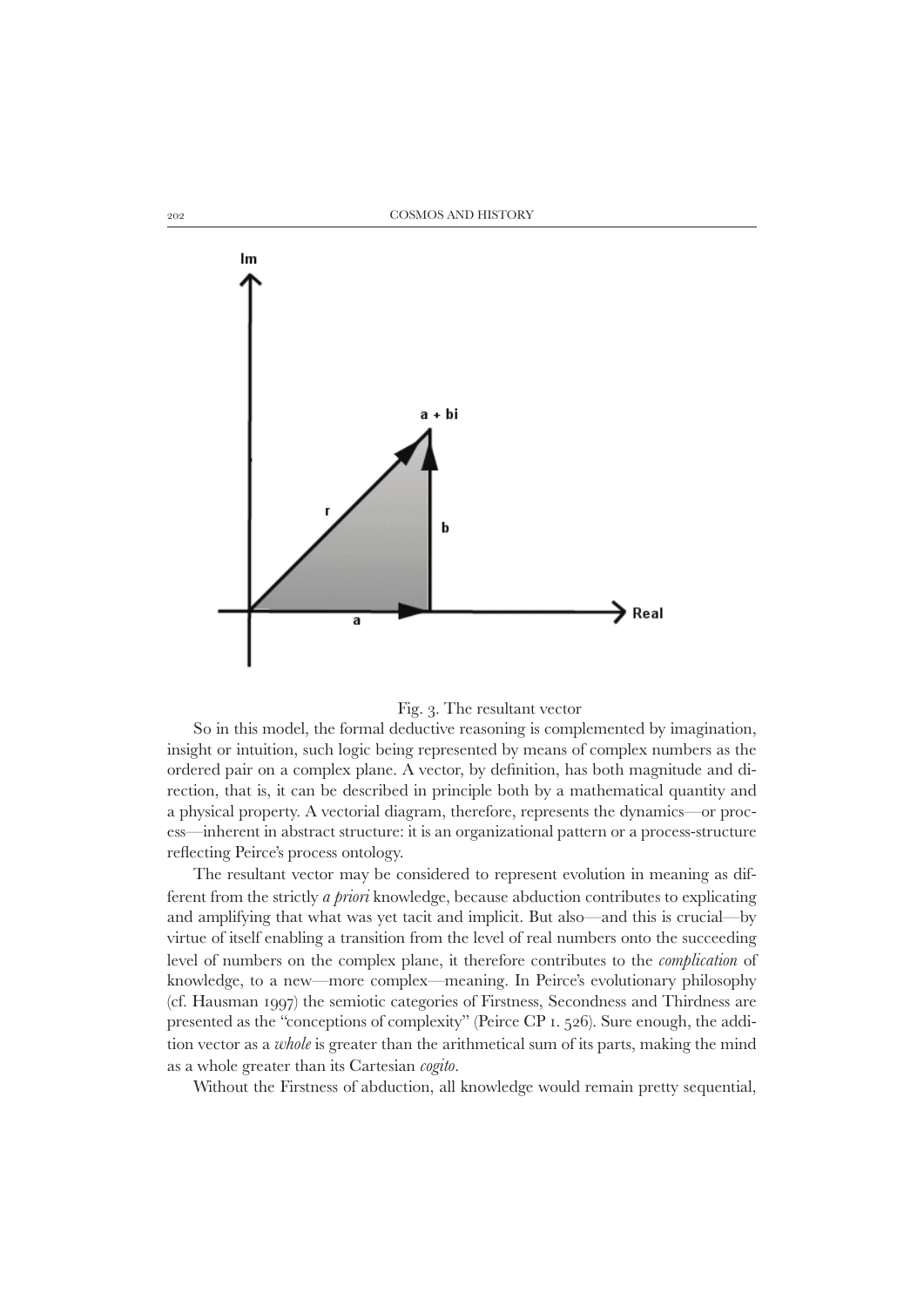because signs would stay at the level of Secondness, perhaps growing in magnitude solely because of arithmetical progression along the horizontal axis but not being able to change their direction. Yes, some prior knowledge would be amplified, but the genuine emergence of novelty is precluded because the tacit and preconscious, implicit and pre-conceptual knowledge would lack any possibility of explication so as to enable the new knowledge, represented now as a vector on a complex plane, and with a definite direction, determined by both horizontal and vertical evolutions and pointed to by the end of the arrow, to enter cognition.

It is the Thirdness as a diagonal transversal line that enables the coming into being of new meanings, for us, as the newly created concepts. If we imagine positioning ourselves in the midst of this resultant line, there are two perspectives that may emerge. Peirce articulated the similar idea in the anti-dualist terms: "Viewing a thing from the outside, considering its relations of action and reaction with other things, it appears as matter. Viewing it from the inside, looking at its immediate character as feeling, it appears as consciousness" (Peirce CP 6. 268). Respectively, we may view the resultant vector as embodying two dimensions simultaneously, external *and* internal, therefore representing the dynamics inscribed in the indiscernible succession of mental states3 . The complex number  $a+b\tilde{i}$  pointed to by the arrow of the vector represents a single synchronic slice of the total diachronic evolution, or a quasi-determinate content constituted by both internal and external features. In this respect, the diagram on Fig. 3 addresses knowledge representation of the mind in its active *interaction* with the world, thereby moving us a step closer to solving one of the fundamental problems in the philosophy of mind, namely: what is the relation between the mind and the world (or intentionality-with-a-t; see Guttenplan 1994).

We remember that, for Peirce, the object to which a sign refers may not have a solely physical existence but may very well be a thought, a dream or a totally imaginary entity; ditto for the interpetant whose being in *futuro*, as a non-manifest goal, "will suffice" (Peirce CP 2. 92). The abduction as a quasi-instantaneous action is informed (the Latin *informare* literally means giving material form) by the instance of the real, hereand-now experience, and the magnitude along the vertical axis of imaginary numbers would inadvertently affect the direction the diagonal resultant vector would have taken. A novel hypothesis might literally as we can see in the Figures 2 and 3, bring a new direction into the line of reasoning, and the semiotic categories of Firstness and Thirdness, the two categories outside the formal logic, functioning only on the margins the latter*,*  are capable of constructing the new level of knowledge brought into being at the different level of complexity. Abduction (or intuition, or imagination, or insight, in mentalistic terms) creates a magnitude along the vertical axis, the logical *depth*, that is, an intuitive leap towards the different level of order in the complex knowledge-system<sup>4</sup>.

 <sup>3.</sup> Seager (1999) suggests an analogous approach for addressing the internalist-externalist debate in the philosophy of mind.

 <sup>4.</sup> The term "logical depth" has been elaborated in Hoffmeyer (1993). The information theory defines a message's logical depth as the expression of its meaning, its worth or value. Hoffmeyer labels such logical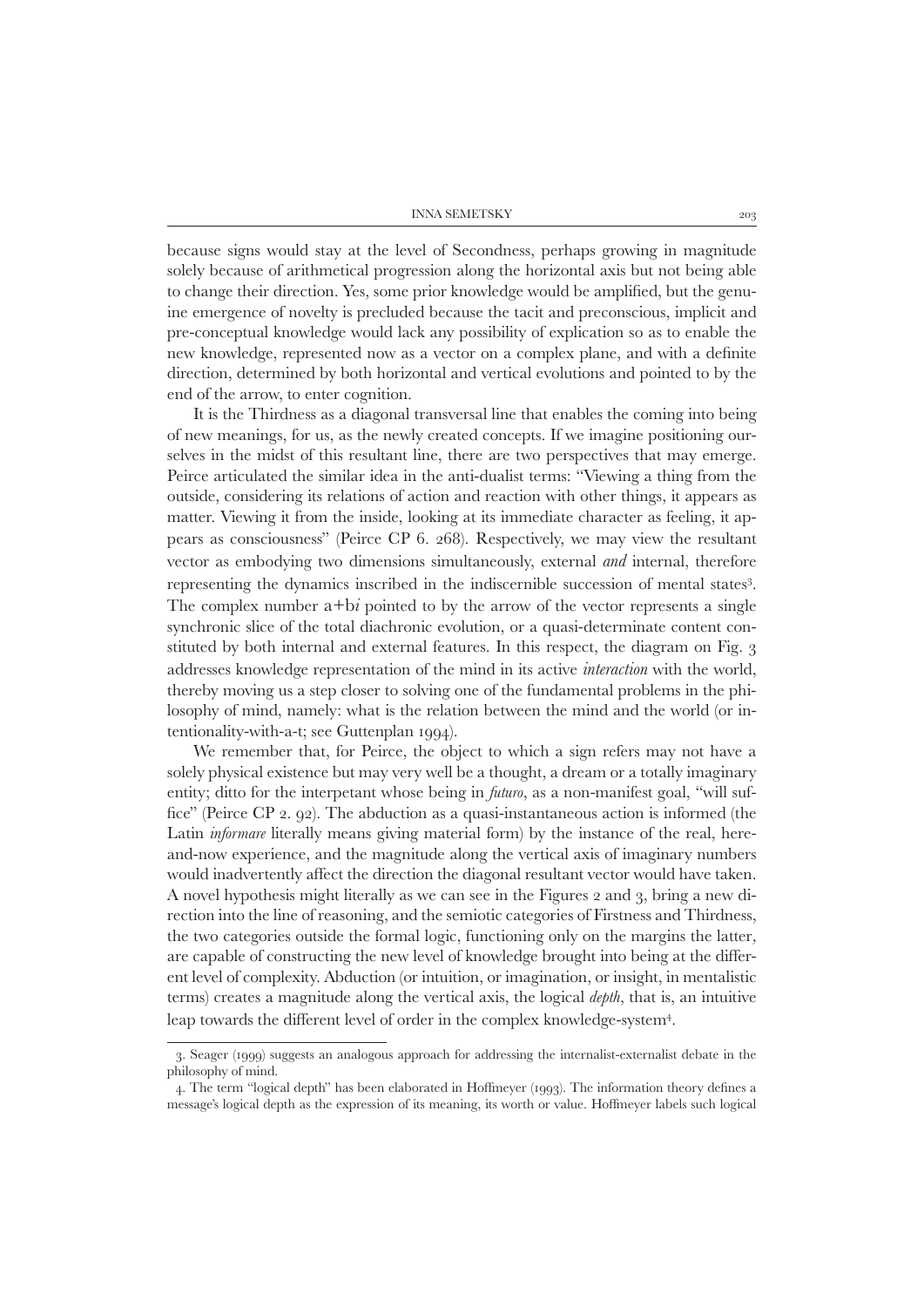Peirce's semiotics reflects novelty that alone provides "*uberty* or richness of thought" (Deely 2001, p. 627) contained in the Firstness that carries the level of reality over and above the customary mechanistic Secondness usually considered as constituting "the whole truth about existence" (Deely 2001, p. 627). For Peirce, signs always move from one to another; they grow and engender other signs because the triadic logic leads to signs always becoming something more and something else exemplifying the notion of learning from experience as a necessary condition for the evolution of signs.

Peirce's *genuine* doubt is not a personal doubt of the Cartesian subject but has an external, indeed beyond the skin, origin by virtue of a surprising, anomalous or perplexing instance: it is an objective uncertainty constituted by implicit tension or difference between the present experience, or the current level of knowledge, and the whole of the organism-environment system5 . The diagrammatic representation expressed in the Figures 2 and 3 is conceptualised on the premise of what Peirce called "a portraiture of Thought" (Peirce CP 4. 11). As such, it conforms to the semiotic categories of representation, relationality and mediation and appears to be capable, albeit in a static format, of "rendering literally visible before one's very eyes the operation of thinking *in actu"* (Peirce CP  $_4$ . 571), or demonstrating the very dynamics of the inferential process<sup>6</sup>.

The field of the complex numbers is undifferentiated and would appear to be, in Peirce words, "what the world was to Adam on the day he opened his eyes to it, before he had drawn any distinctions, or had become conscious of his own experience" (Peirce CP 1.302). The complex plane as a whole contains what Peirce would have called *an admixture* or, in other words, the weighted sum (cf. Penrose 1997; Seager 1999) of real and imaginary components, a and b*i*. Peircean holism anticipated a peculiar parts-asalways-parts-of-the-whole system's organization, which conceptualises all causal relations as if flowing in two directions at once, bottom-up and top-down, thereby creating a seemingly strange feedback loop.

The triangle as per Fig. 3 thereby represents an auto-referential process-structure feeding back on itself (that would have supported the connectionist challenge to the classical internalist approach; see note 6), which demands an admixture of mind-dependent and mind-independent relations that, due to the triadic nature of the sign, are ultimately supposed to solve the problem of intelligibility and understanding. The field Adam has awaken to is Williams James' famous *blooming, buzzing confusion*, indeed the weighted sum of "dream and reality, possibility and actuality" (Deely 2001, p. 645), of both mind-

depth "a semiotic freedom" (1993, p. 66). In Peircean terms, freedom is manifest in the Firstness, the logic of creative abduction.

 <sup>5.</sup> Deely (2001) expresses the same idea in the following way: "Modern philosophy began with the universal doubt whereby Descartes had made being a function of his thinking. Pragmaticism [Peircean pragmatism] begins rather from a belief in the reality of what is more than thought, and proceeds by continually putting to test the contrast between thought and what is more than thought, between merely objective being and objective being which reveals also something of the physical universe" (Deely 2001, p. 627; brackets mine).

 <sup>6.</sup>In the philosophy of mind, Smolensky (1988, 1991) suggests the connectionist network model in which the real medium of cognition is an "intuitive processor", mental representations are expressed by vectors, and mental processes are described by differential equations.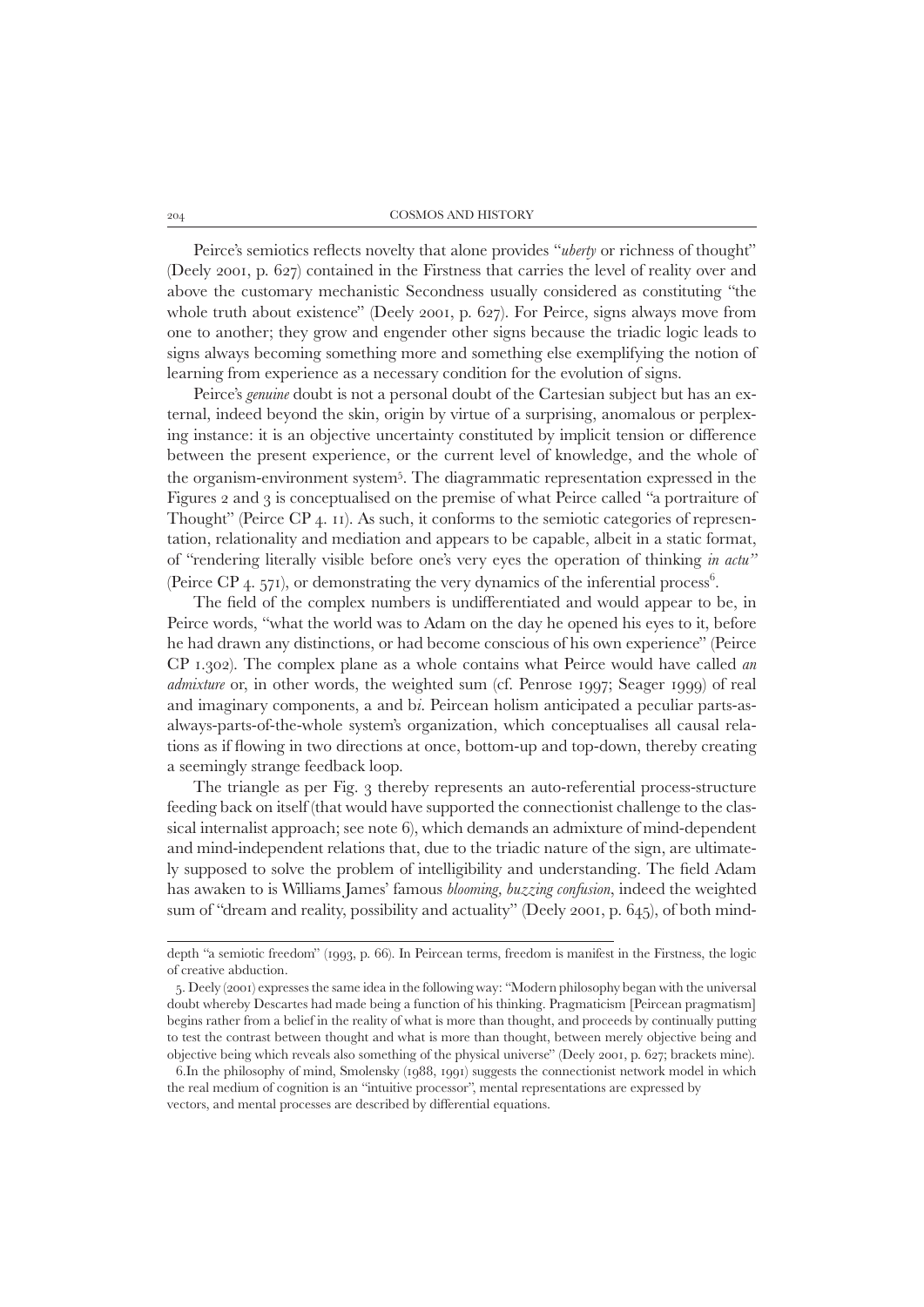| <b>INNA SEMETSKY</b> |  |
|----------------------|--|
|                      |  |

dependent and mind-independent relations that comprise human experience.

To think means to differentiate and the degrees of differentiation can be expressed diagrammatically via spatial projection enabling, by means of the laws of projective geometry, also the reduction of dimensions of this initially undifferentiated field constituted by complex numbers. Our sense-perception presents us solely with top-down projections of real signs "residing" in the complex world: the horizontal axis is only one, visible, aspect of the intelligible Ideas as shadow-projections on the walls of Platonic Cave. Yet the construction of meanings does take place by virtue of sign-mediation via a series of *interpretants* (Fig. 1); and it is the complex plane (Figs. 2 and 3) that serves as the locus for the creation of meanings enacted by projection—or, rather, re-injection—which is constituted by a re-directed, bottom-up, abductive or intuitive, leap. In other words, it is the semiotic exchange between the human mind and the natural world that enables the sign's potential relation to itself as a condition for its ultimate intelligibility. Signs are Janus-like, relational, entities; they "reside" in-between the realms that, in the absence of semiosis, would have remained the rigid binary opposites of Cartesian *res extensa* and *res cogitans;* yet signs partake on both.

# Conclusion: can we resolve the paradox of new knowl-EDGE?

Let us recall Plato's *Meno* dialogue and the famous *ens primum cognitum* later formulated by Aquinas, or the problem of being as first known. Meno is puzzled by what Socrates means when he provocatively says that there cannot be any new knowledge and that what is called learning is pretty much a process of recollection. Plato states the famous paradox in the following way:

Men. And how will you inquire, Socrates, into that which you know not? What will you put forth as the subject of inquiry? And if you find what you want, how will you ever know that this is what you did not know?

*Soc.* I know, Meno, what you mean; but just see what a tiresome dispute you are introducing. You argue that a man can not inquire either about that which he knows, or about that which he does not know; for he knows, and therefore has no need to inquire about that—nor about that which he does not know; for he does not know that about which he is to inquire.7

Are we facing an absurdity because either one knows *a priori* what is it that s/he is looking for, or one does not know what s/he is looking for and therefore cannot have prior expectations of finding anything? According to Plato, the theory of recollection demands that we always already possess all the knowledge unconsciously and simply recognize the given truths. Recognize? Not exactly, even if the slave boy in the *Meno* dialogue indeed has some kind of "tacit precognition" (Magnani 2001, p. 13). If any new knowledge is incompatible with prior learning—the latter is fact being a precondition

 <sup>7.</sup> *The Essential Plato* (1999). Introduction by Alain De Botton. Translated by Benjamin Jowett. Book-ofthe-Month Club, Inc., p. 442.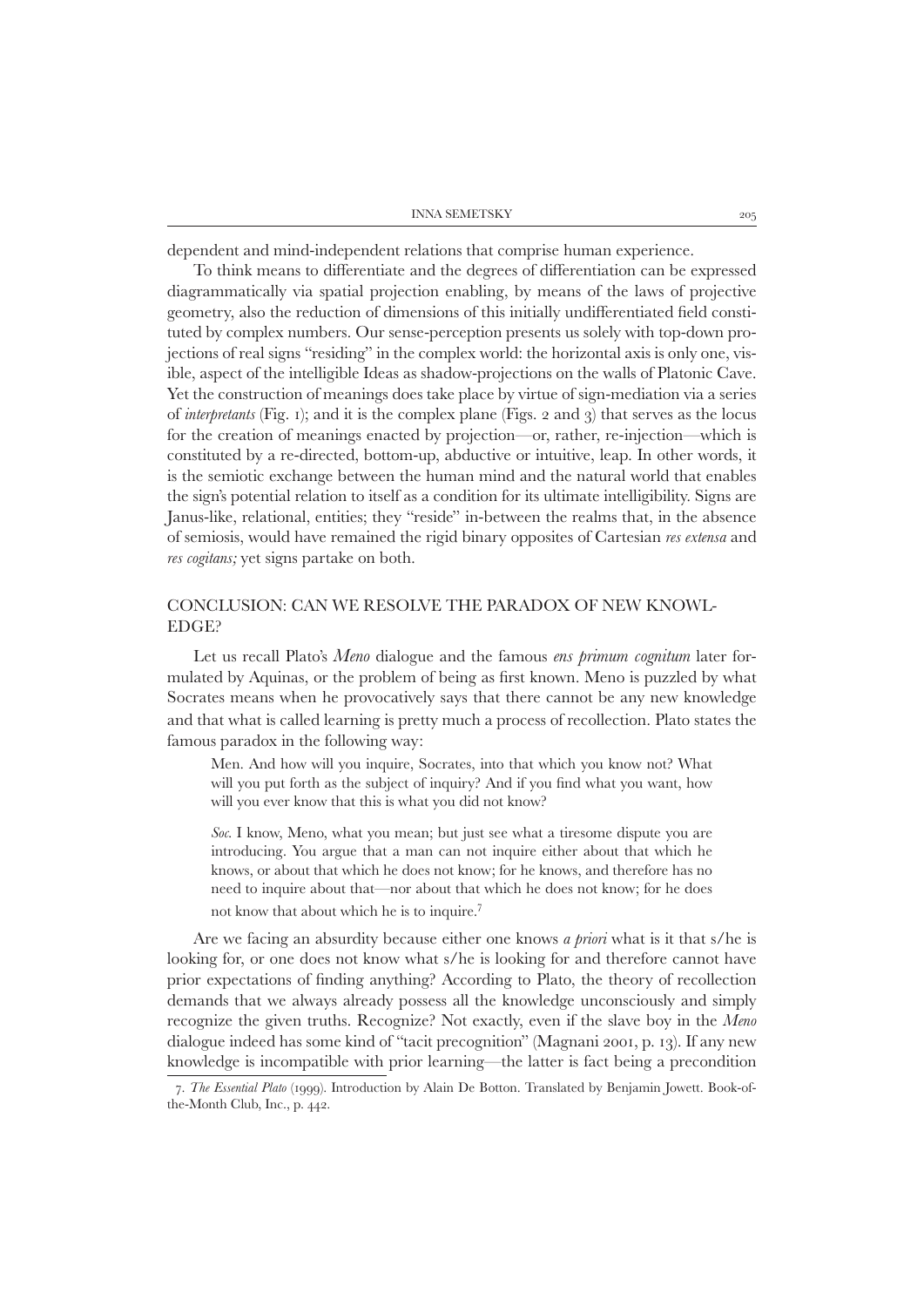for the understanding of what is new—then it appears that there is no foundation on which to build such a new knowledge. An encounter with the experiential world breaks in.

It is our life, our experience from which we continuously learn due to the function of signs that creates such a dynamic and always evolving, unorthodox, "foundation" in our very existence. According to Peirce, the new knowledge is conceptualised because of the logic of discovery exemplified in the Firstness of abduction. For the cognitive function so as to fulfil its purpose it must have a triadic structure as a necessary condition of this very fulfilment. Specifically, for the cognitive function of us, biological beings, to function properly in the physical world means to comprise all three Peircean categories, that is, to reason (Thirdness) *intelligently* as *both* analytically (Secondness) *and* also insightfully or intuitively (Firstness)*.* This is logic as an ethics of thinking (see Deely 2001, p. 622) which for Peirce is inseparable from human action, that is, an ethics of doing.

The sign, if reduced to Secondness only, is what Peirce would call de-generate—but only as genuine or triadic, the sign would amount to the Thirdness of "synthetic consciousness, …sense of learning" (Peirce CP 1.377). Abduction is a necessary condition for production of meanings, as without the Firstness of insight or abduction no triadic structure, as an auto-referential loop, would have been formed. Albeit being a necessary condition for the production of meanings and yielding new information, abduction by itself is insufficient and cannot be the sole means to new knowledge: all three forms of inference are necessary.

If abduction was the only reason behind the total cognitive process, no new knowledge or any conceptual change would have occurred because a leap of imagination, a First fleeting feeling, or a glimpse of intuition—if such indeed were to take place would return back to the point of its own departure without becoming a *sign* of immediate Firstness and without having been able to become conscious via mediation or interpretation as the Thirdness of Firstness. It would not make any difference to the representational content because, to repeat, nothing would appear as "present to me" (Peirce CP 5. 289) in the first place. So it would not seem as if there is anything for us to interpret and, respectively, to make a difference in the world of action, to create novel meanings. The triadic indecomposable structure is a precondition for representations. The abductive guess initiating the mediation of the present experience brings in novel meanings and, rather than simply eliciting our adaptation to the environment, affects and transforms the total organism-in-the-environment situation as a whole.

The Firstness of abduction is as yet a pre-conscious presentation; nevertheless it functions, as Peirce used to say, as a real force behind consciousness. As a powerful and quite possibly real material force because of its vectorial quality, it reaches the representation in consciousness at the level of Secondness, along the horizontal axis of real numbers (Fig. 3). It will surely have a different magnitude: using a trivial example, pain is directly had, but may be interpreted as a toothache or as an effect of being burned and hence judged to be a specific meaningful singular experience. The diagonal resultant vector casts its own shadow on the horizontal axis emerging as though from nowhere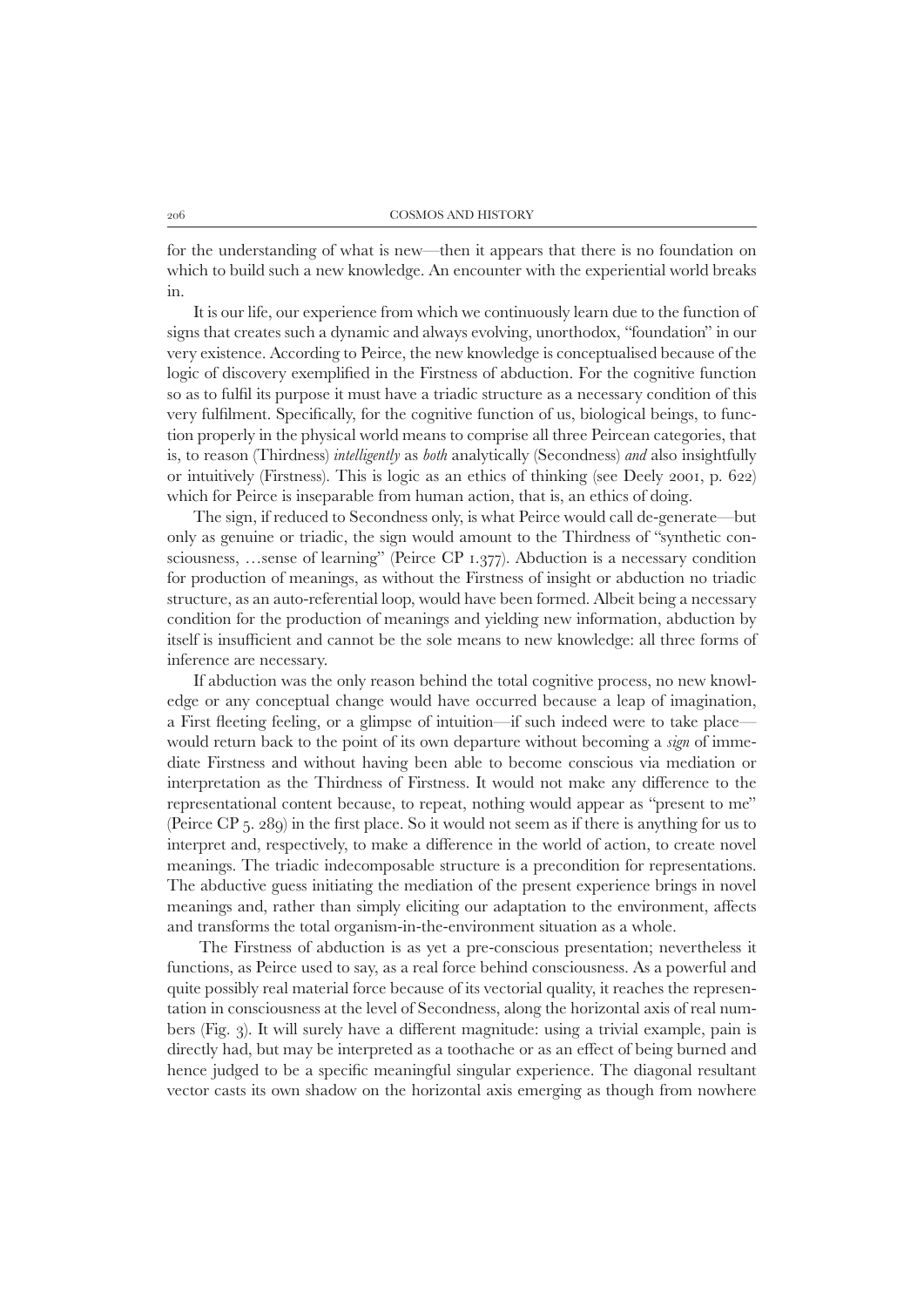because its end-point a+b*i* exists at the level of complexity exceeding the realm of real numbers.

The effect of abduction is enabled by the "inward [or] *potential* actions…which somehow influence the formation of habits" (Peirce CP 6. 286) precisely because these actions were initiated due to the structural loop, and the circularity of Thirdness provides conditions for the flight of abductive inference because of the subtle meaningfulness implicit in the experience. This inward direction creates an internal dimension, the logical depth of meaning, as a necessary outcome within the process of semiosis. We never have a total *tabula rasa*, and the natural world is not limited to its solely mechanical aspect—just like human conscious experience is irreducible to unmediated action and reaction solely. Thirdness enters the process as mediation and learning, it takes time and self-reflection; it enables response to meanings rather than to direct physical stimuli, and meaning, in pragmatism, is "that form in which the proposition becomes applicable to human conduct" (Peirce CP 5. 425), to our very actions and experiences.

Nature is broader than its solely physical, Newtonian, aspect and includes its own virtual dimension, which is however never beyond experience. The creation of meanings for and within human experience is possible because of it being not separate from, but continuous with, the natural world. Peirce's holistic logic as triadic semiotics that includes abduction as part-of-the-whole is necessary for interpreting, evaluating and understanding such an experience. In semiotic terms human experience itself is a relational category: it is also a sign that necessarily mediates between the mind and the world. Structured by sign-relations, human experience then is to be understood as the expression of a deeper semiotic process. Because every sign conveys a general nature of thought, and the Thirdness is ultimately a mode of being of intelligence or reason, the generality does come about from a quasi-mind comprising what Peirce called a repository of ideas or significant forms that apparently subsist in the "virtual reality" of Platonic realm.

If there were no abductive inference, then no new knowledge would ever come into being because there would not be any pre-conceptual Firstness, therefore no Thirdness either: the cardinality of Thirdness by definition must include Firstness in itself. And because Thirdness does govern Secondness by bringing information, it sure enough determines an idea and "gives it body" (Peirce CP 1. 537), that is, it *embodies* immaterial ideas in the physical, material, world therefore contributing to the objects of knowledge, as seconds, appearing to consciousness. Otherwise no concepts, beliefs, or the full-bodied *doxa* would have been formed. To Peirce, all the regularities in *both* the nature *and* the mind are regarded as products of growth, evolution and learning from experience, so that the mind expands because of the new meanings being communicated. The Thirdness is ultimately a mode of being of intelligence or reason. In this respect a semiotic triangle in Fig.3 also closes the Platonic gap between the realms of the sensible and the intelligible.

Firstness, by definition, does not refer to anything else. We remember Peirce having said that abduction bypasses our awareness and the mind remains unaware of when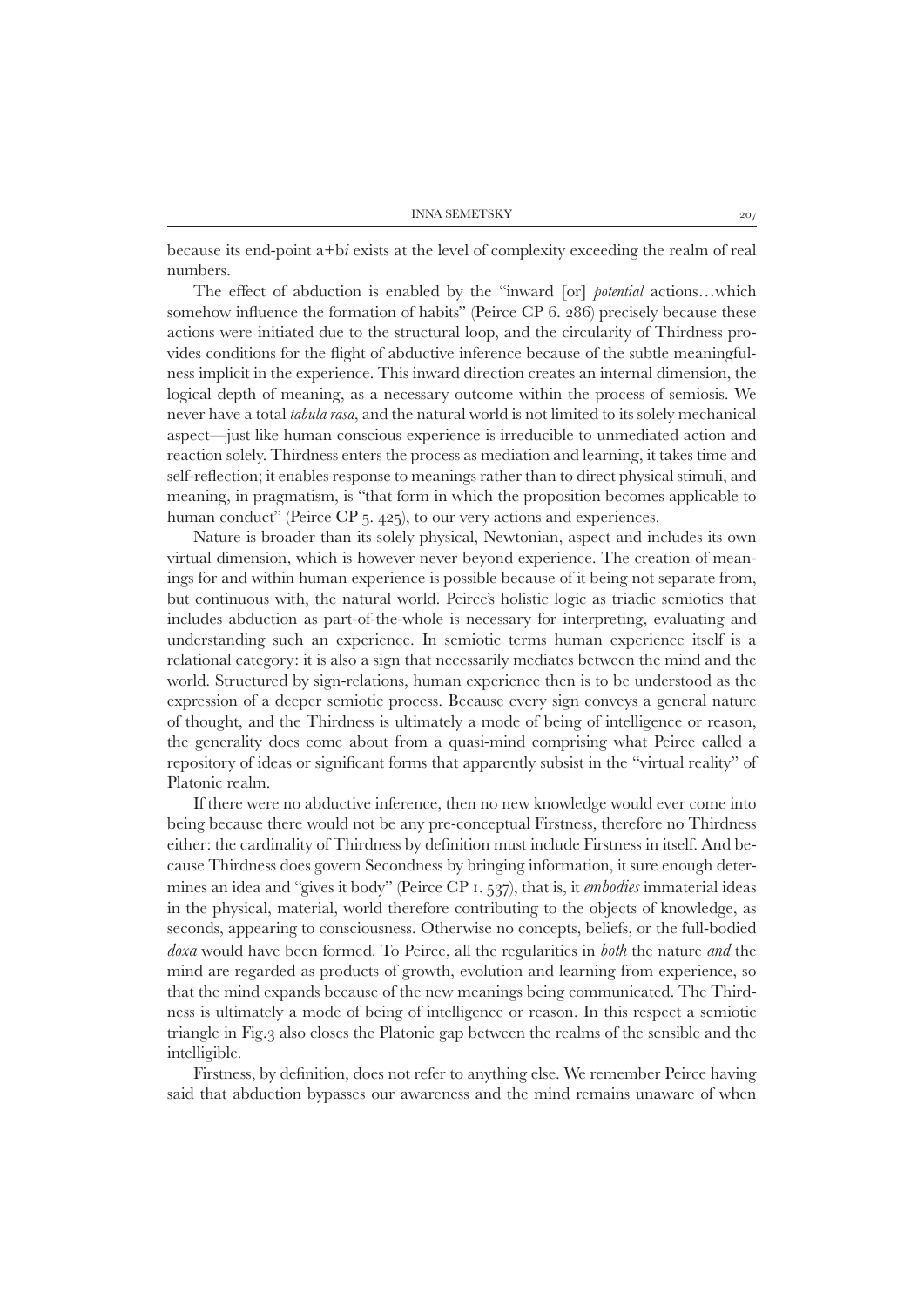and where abduction begins and ends. Something "fresh and new" (Peirce CP 1. 357) has to be perceived—but not only seen, heard, or touched as tangible Secondness. It will have to be also felt or intuited, as Firstness, in order to make a difference so as to create its integration into reflective, auto-referential reasoning; to construct an integral, holistic, thought. Without Firstness, Secondness *per se* is impossible, as both are cardinal categories—but this Peircean, semiotic, finesse is being generally ignored. So is Thirdness that by virtue of itself governing Secondness contributes to learning and creates the necessary mediation of immediacy. Therefore it completes the triadic structure, which properly provides the signs with their meanings.

The semiotic triangle simply must close on itself because a complete integral thought demands the elaboration of an initial abductive guess to its logical conclusions with respect to the original surprising fact. As John Dewey, himself a Peirce's student, was saying, "an integral act of thought requires that the person making the suggestion (the guess) be responsible also for reasoning out its bearings upon the problem in hand" (Dewey 1991, p. 98), in the world of action. The triangle in Fig. 3 is such an *integral*, a closed *area* on the plane informed by some original surprising fact having initiated this guess in the first place by virtue of itself being an "immediate element of experience, generalized to its utmost" (Peirce CP 7. 365) even if non-conscious and barely perceived. Because the growth of reason consists "in embodiment, that is, in manifestation" (Peirce CP 1. 615), in this informative or semiotic process the sensible world becomes intelligible while in the meantime affording sensibility to the intelligible world theorised yet by Plato.

> University of Newcastle Australia inna.semetsky@newcastle.edu.au

#### BIBLIOGRAPHY

- Deely, J. 2001. Four Ages of Understanding: The First Postmodern Survey of Philosophy from Ancient Times to the Turn of the Twenty-first Century. Toronto: University of Toronto Press.
- Dewey, J. (1991). How We Think. New York: Prometheus Books.
- Fetzer, J. H. 1991. Philosophy and Cognitive Science (=Paragon Issues in Philosophy). New York: Paragon House.
- Greaves, M. 2002. The Philosophical Status of Diagrams. Stanford, US: Center for the Study of Languages and Information Publications.
- Guttenplan, S. (Ed.) 1994. A Companion to the Philosophy of Mind. UK: Blackwell Publishing
- Hacking, I. 1990. The Taming of Chance. UK: Cambridge University Press.
- Hausman, C. 1997. Charles S. Peirce's Evolutionary Philosophy. UK: Cambridge